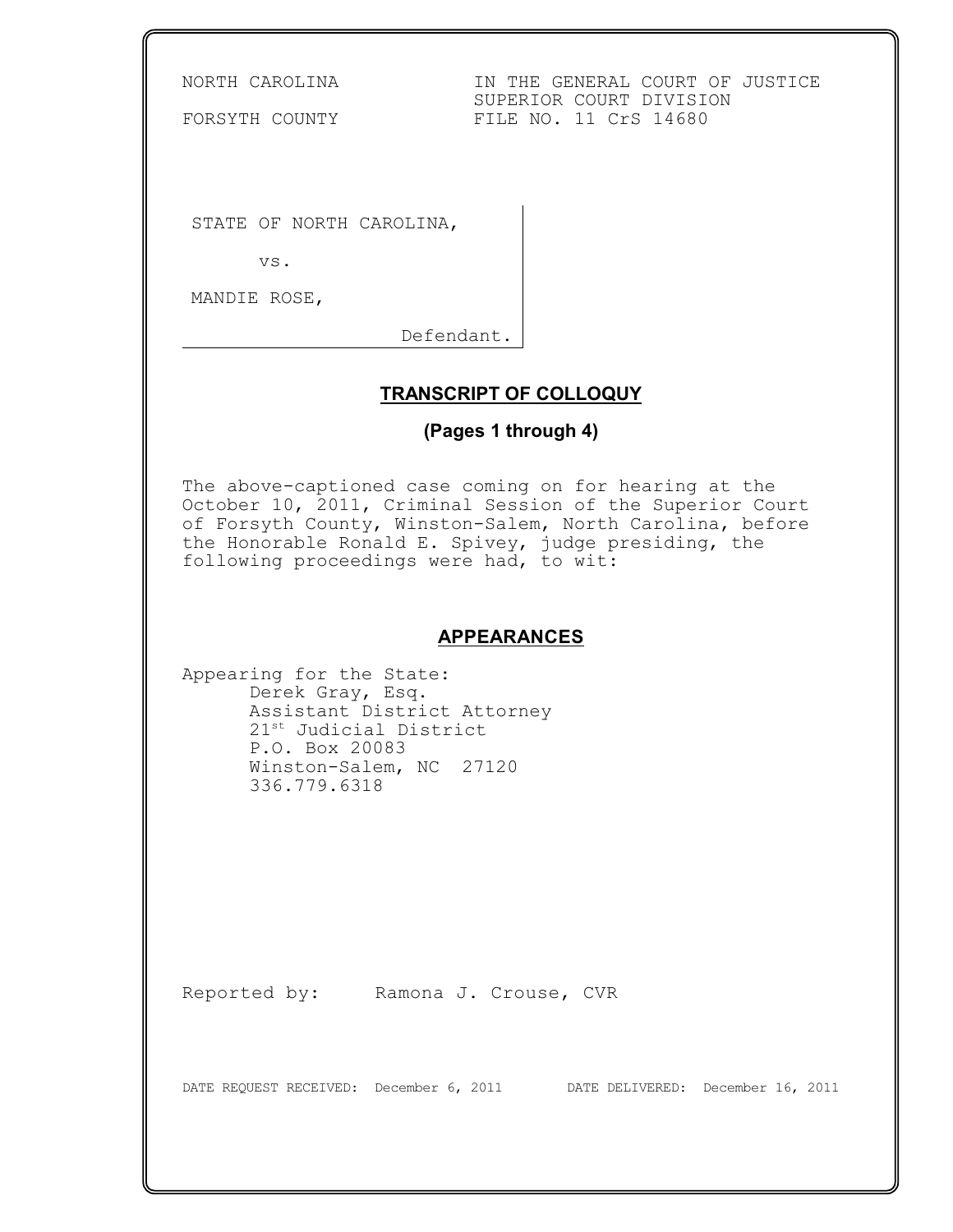1 *(THE FOLLOWING IS TRANSCRIPTION OF COLLOQUY* 2 *BETWEEN THE COURT AND DEFENDANT, MANDIE* 3 *ROSE, REQUESTED BY THE DEFENDANT.)* 4 (PROCEEDINGS BEGIN AT 10:02 A.M.) 5 MR. GRAY: Your Honor, page 6, line 19, 6 Mandie Rose. She needs to be advised. 7 THE COURT: Has she filled out an 8 affidavit, or no? 9 MS. ROSE: I've actually rescinded my 10 affidavit that I filled out in District Court. 11 THE COURT: Oh, okay. So you wish to 12 || represent yourself? 13 || MS. ROSE: I'm actually just asking for a 14 continuance to obtain the rest of my evidence, which is a 15 court transcript that happens to be in Wilkes County at 16 this point from a trial two weeks ago. And the court 17 reporter, Mildred Jones, said she'd have that available in 18 about two weeks. 19 THE COURT: Okay. So for purposes of this 20 case, again, no operator's license, a 60-day offense; 21 expired registration, 60 days. 22 **Do you wish to represent yourself, hire** 23 your own attorney, or seek court-appointed counsel? 24 MS. ROSE: I'm actually filing a 25 iurisdictional challenge pre-arraignment.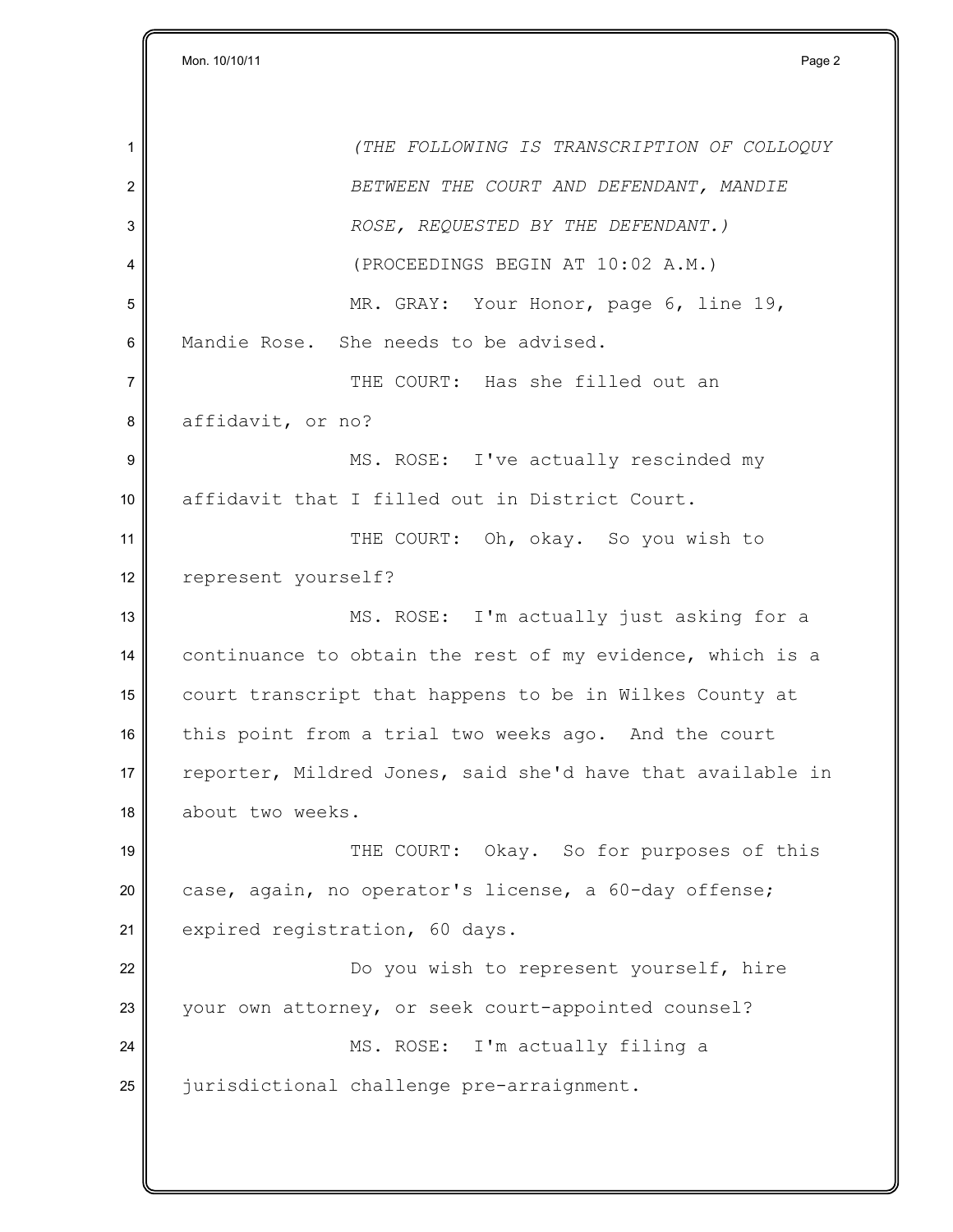Mon. 10/10/11 Page 3 1 || THE COURT: Okay. So do you want to 2 represent yourself, then? 3 MS. ROSE: Can't make that decision until 4 *jurisdiction* is proven. 5 || THE COURT: Okay. Well, I'm going to find  $6$  jurisdiction in your case, so do you wish to represent 7 yourself, hire your own attorney, or seek court-appointed 8 counsel? 9 THE DEFENDANT: I'm not sure that I can do  $10$  that because I haven't seen proof that state jurisdiction 11 has been established. 12 THE COURT: Okay. All right. Well, the 13 Court will note she's going to represent herself, then, 14 because she does not seek court-appointed counsel and 15 indicates she doesn't want to hire an attorney, 16 apparently. 17 What says the State as to scheduling? 18  $\parallel$  MR. GRAY: November 28<sup>th</sup>, Your Honor. 19  $\parallel$  THE COURT: November the 28<sup>th</sup>. And I guess 20 for our purposes today, the Court will deny court-21 || appointed counsel, Madam Clerk. 22  $\parallel$  all right. So November 28<sup>th</sup>. 23 CONCLUSION OF COLLOQUY CONCERNING THE 24 || DEFENDANT, MANDIE ROSE.) 25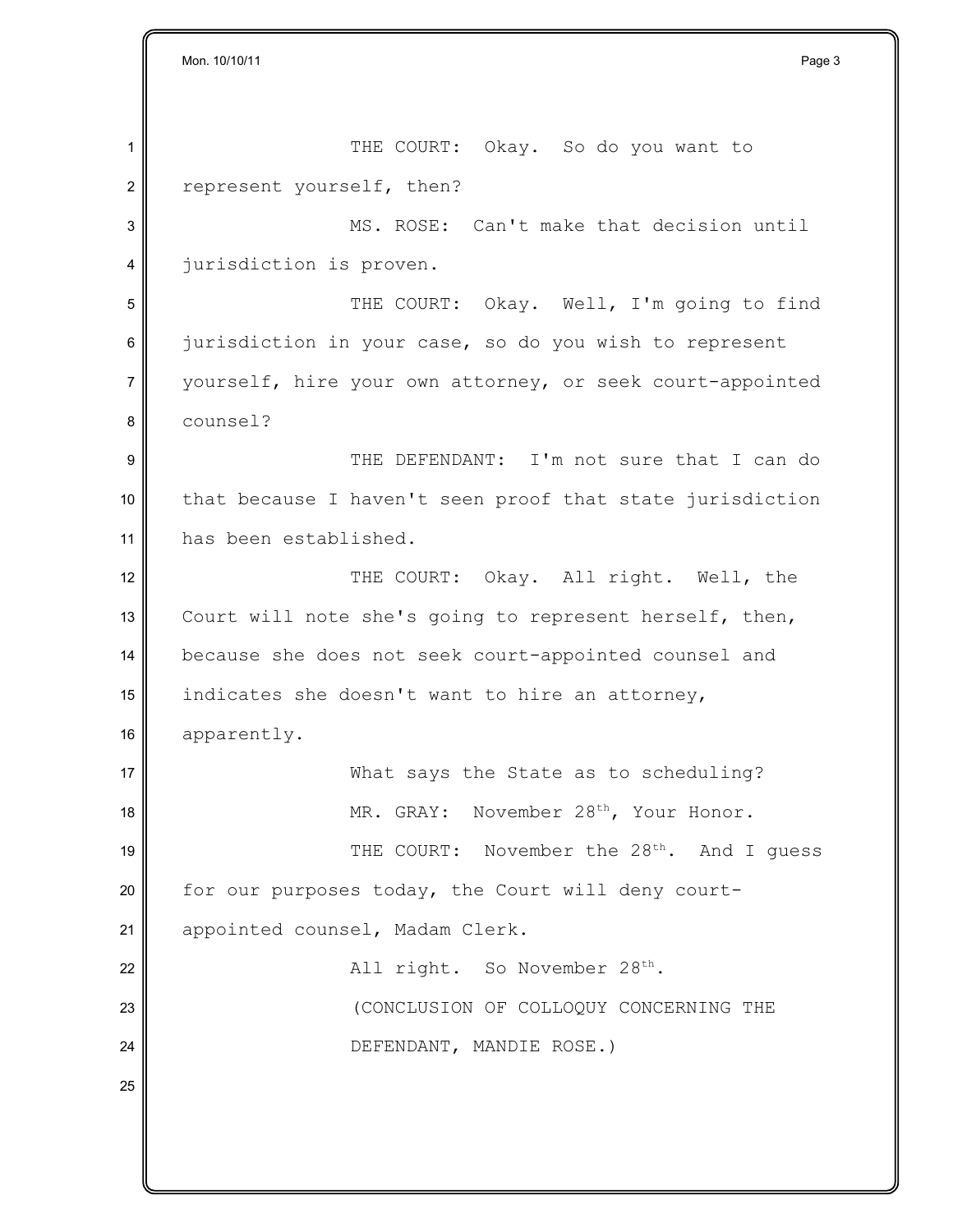NORTH CAROLINA

FORSYTH COUNTY

## **CERTIFICATE**

I, Ramona J. Crouse, the officer before whom the foregoing proceeding was taken, do hereby certify that said hearing, pages 1 through 3, is a true, correct, and verbatim transcript of said proceeding.

I further certify that I am neither counsel for, related to, nor employed by any of the parties to the action in which this proceeding was heard; and, further, that I am not a relative or employee of any attorney or counsel employed by the parties thereto, and am not financially or otherwise interested in the outcome of the action.

Tamona R. Crause Ramona J. Crouse, CVR

Official Court Reporter 21st Judicial District P.O. Box 20099 Winston-Salem, NC 27120 336.779.6647 (office)